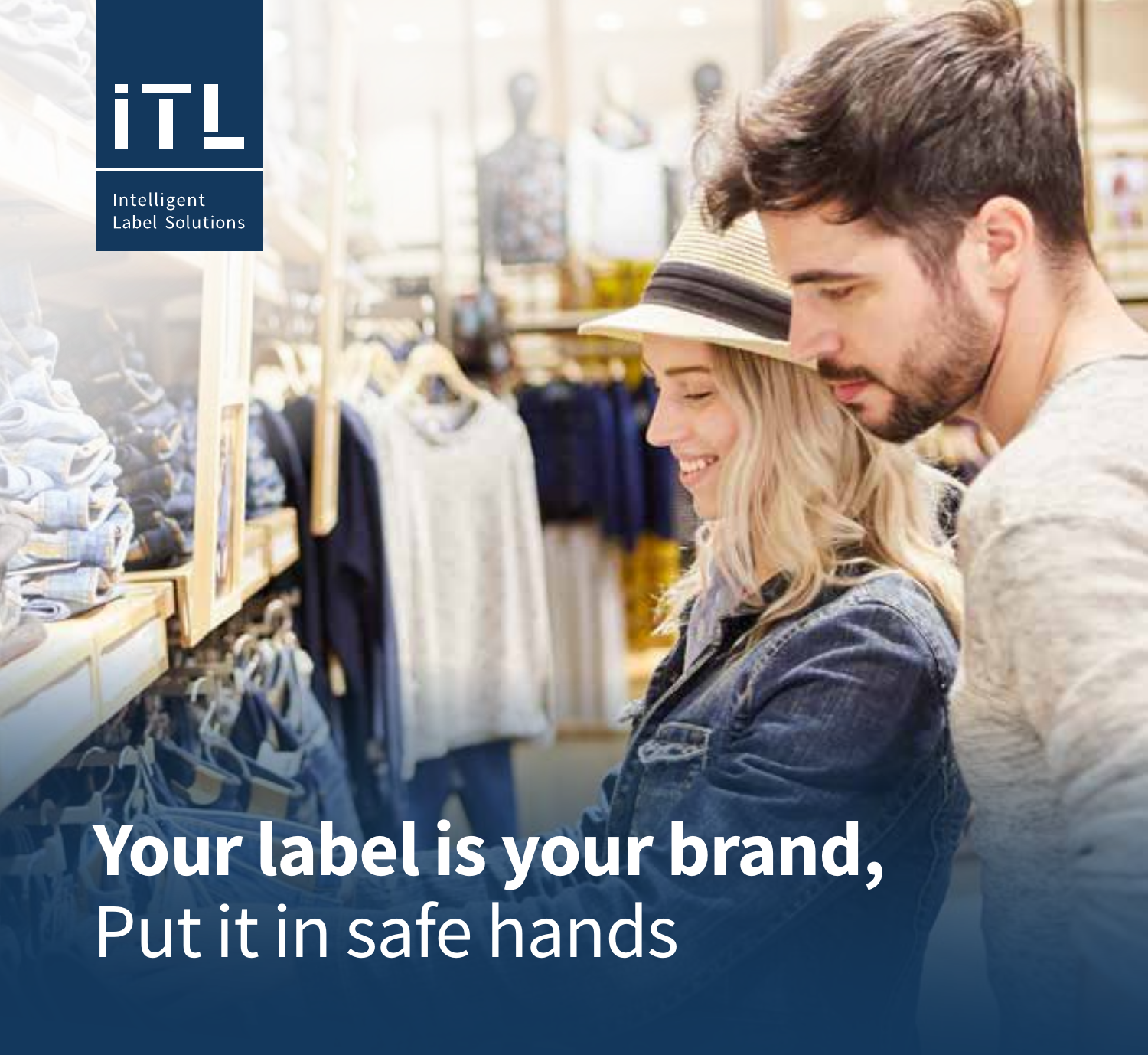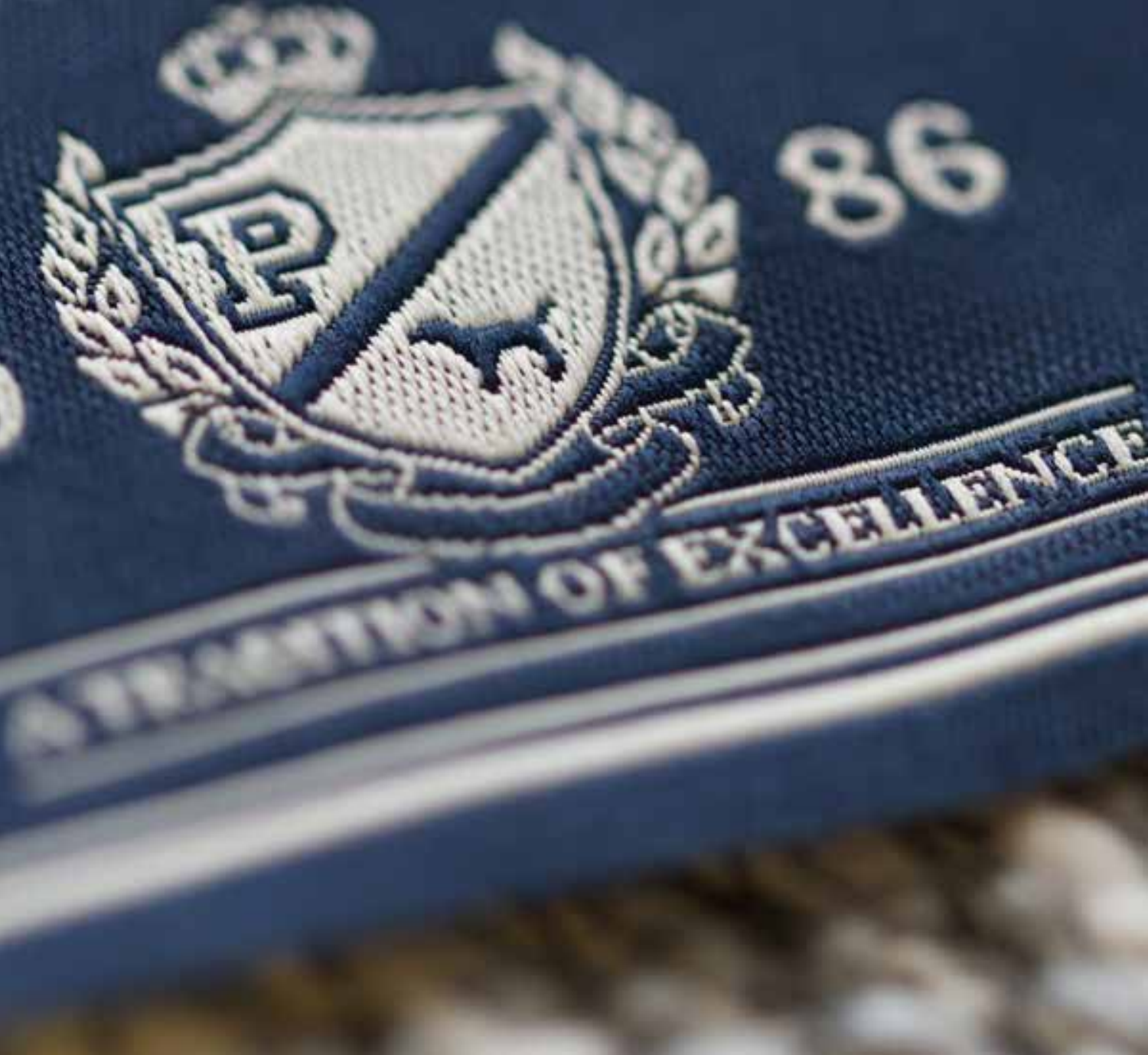# **Introduction**

In today's connected consumer world, first impressions count for everything. How your products are presented and promoted are pivotal to the success of your brand.

Labels and packaging play an essential role in this process and are often the first point of contact between your brand and your customers.

At ITL we never think a label is just a label. Whether it's helping you to enhance your brand or share information about your products, you can be sure that whatever you want from your labels you can count on us to make it happen.



# **Your label is your brand, put it in safe hands.**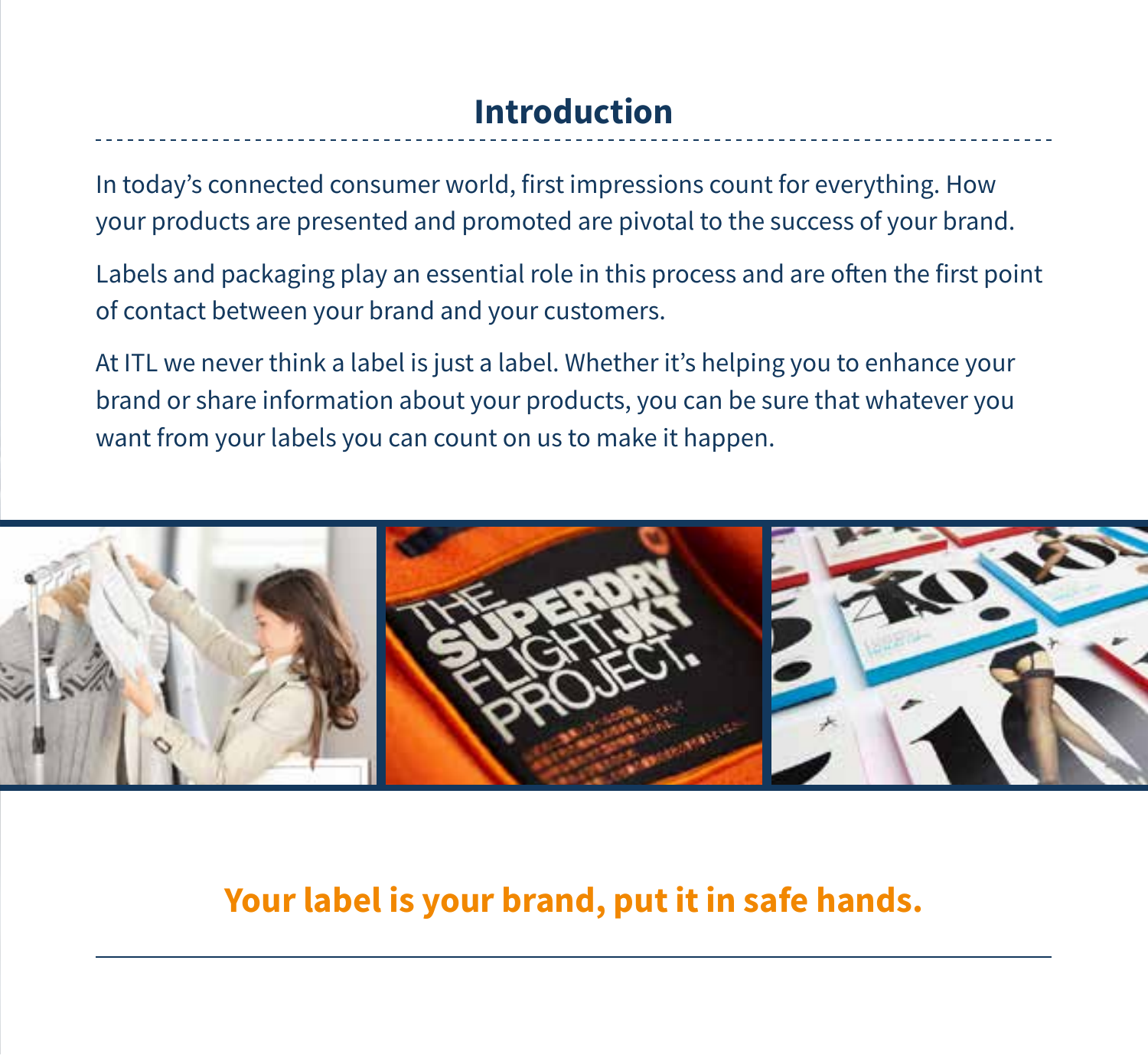















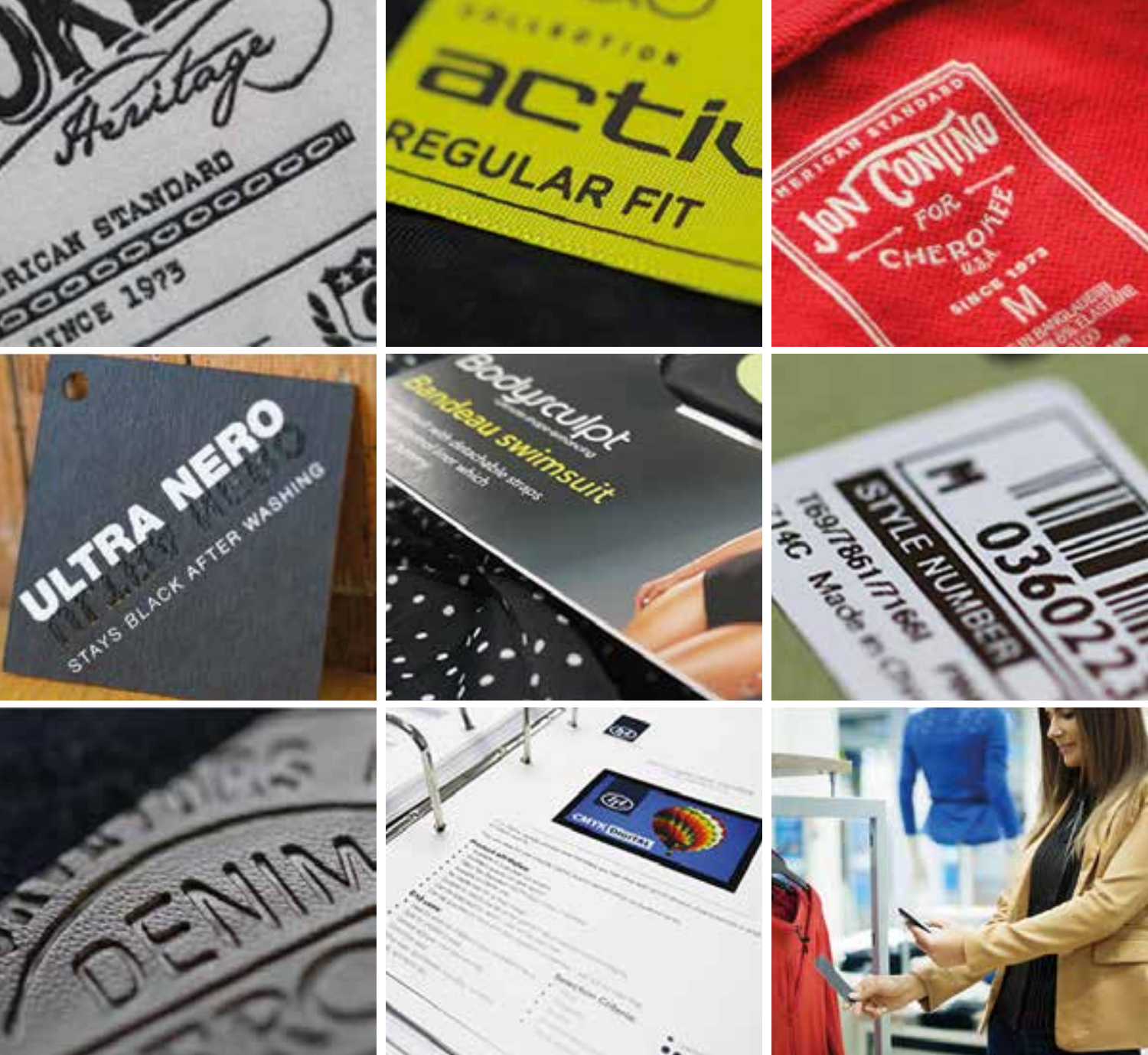ITL is a global provider of apparel label solutions, supporting brands, retailers and manufacturers all around the world with a comprehensive range of products and services aimed at optimizing brand identity and supply chain performance.

The group owns widespread weaving and printing operations across a number of key needlepoint locations, all of which are connected by ITL's proprietary supply chain application platform, LabelVantage™.

With over 40 years of experience in our sector, we have an established record of supporting many of the best-known names in our industry with a wide variety of apparel labeling solutions.

### **OUR PRODUCTS**

- Woven Labels
- Printed Fabric Labels
- Heat Transfers
- Hangtags
- Packaging
- Variable Data Labels
- Specialized Labels

### **OUR SOLUTIONS**

- RFID
- Trends and Insights
- Concept and Development
- Product Guides
- Product Engineering
- Brand Protection
- LabelVantage™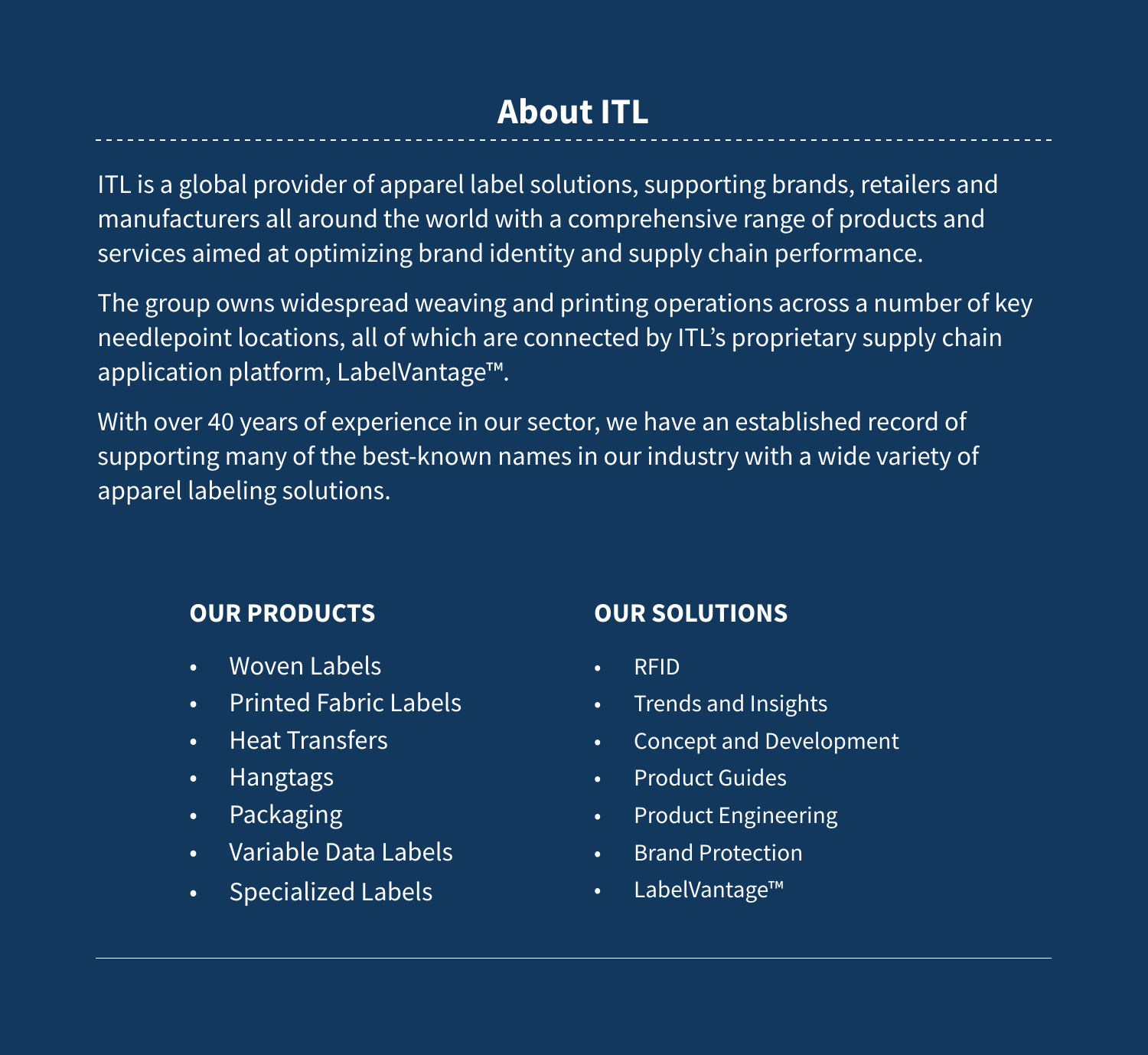We take pride in our reputation for acting fairly and ethically wherever we do business.

All of our global facilities are group owned and operate in accordance with our strict ethical and compliance standards.



**MEXICO • TURKEY • SOUTH AFRICA • SOUTH AFRICA • USA • USA • UKA • UKA • UKA • UKA • UKA • UKA • UKA • UKA • UK BANGLADESH I CANADA I CHINA I ETHIOPIA I GERMANY I HONG KONG I INDIA MAURITIUS I MEXICO I SOUTH AFRICA I SRI LANKA I TURKEY I UK I USA I VIETNAM**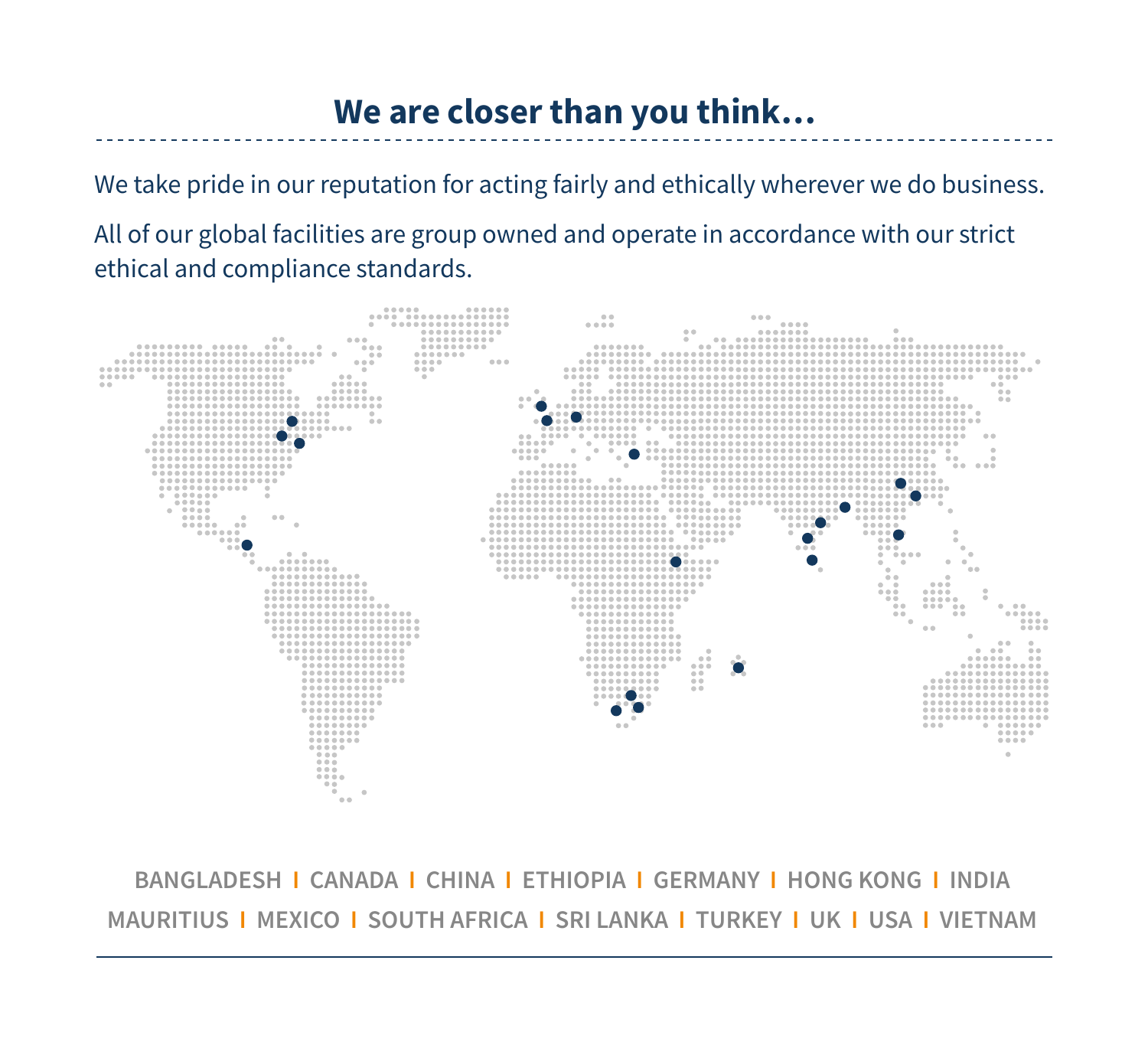











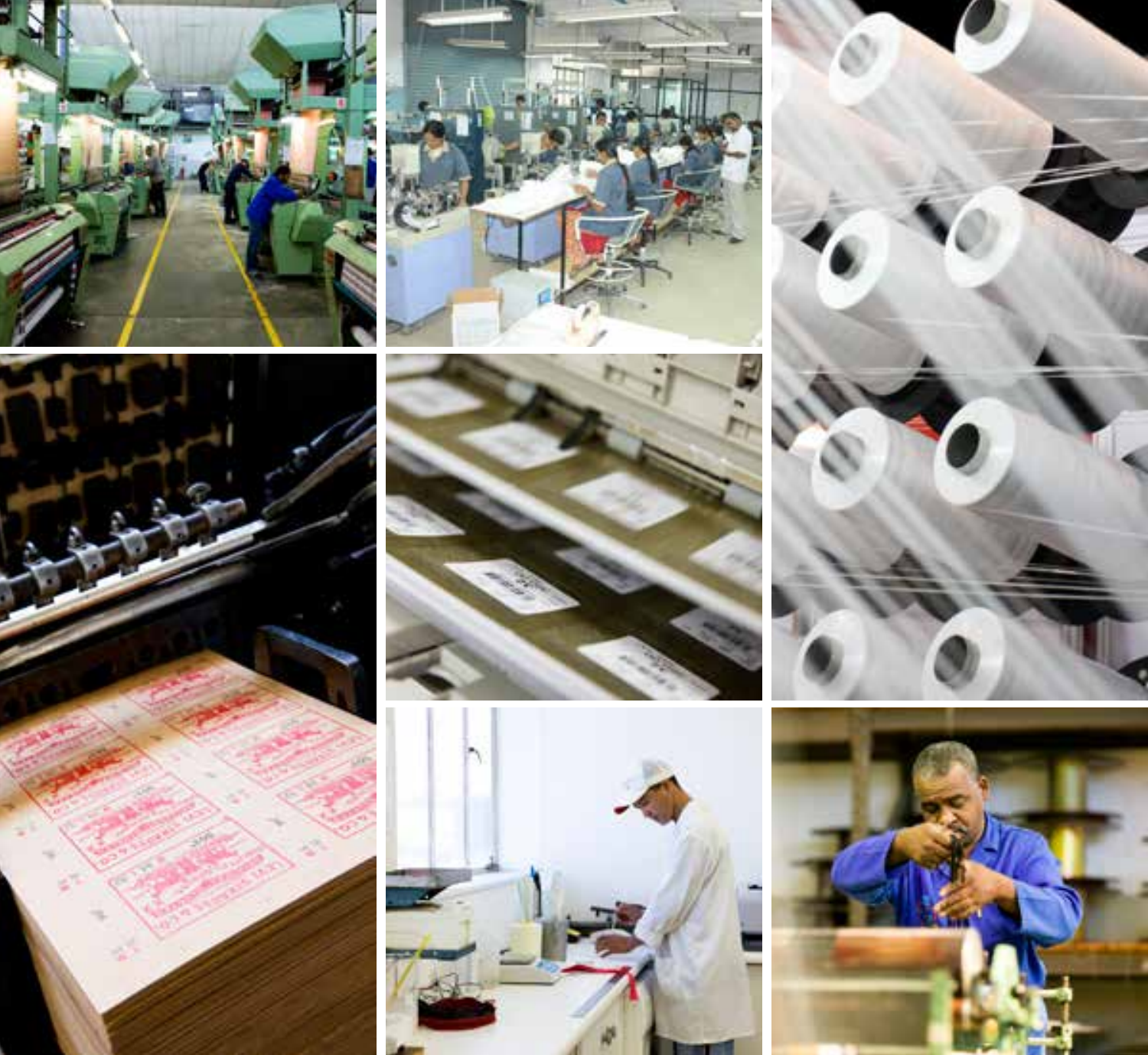

## **Our Approach - We're Here To Help…**

We believe that nobody understands your brand better than you but still depend on your suppliers to help get the job done.

ITL excels in providing strong technical guidance and practical solutions throughout the product development process, ensuring that your labels and packaging are delivered on time and on brand.

Our range of added value solutions include;

- Global packaging trends, insights and latest innovations
- Practical guides to assist product quality selection
- Creative concept and development support
- Product re-engineering services
- Virtual proofing and sample visualization
- Internal lab testing services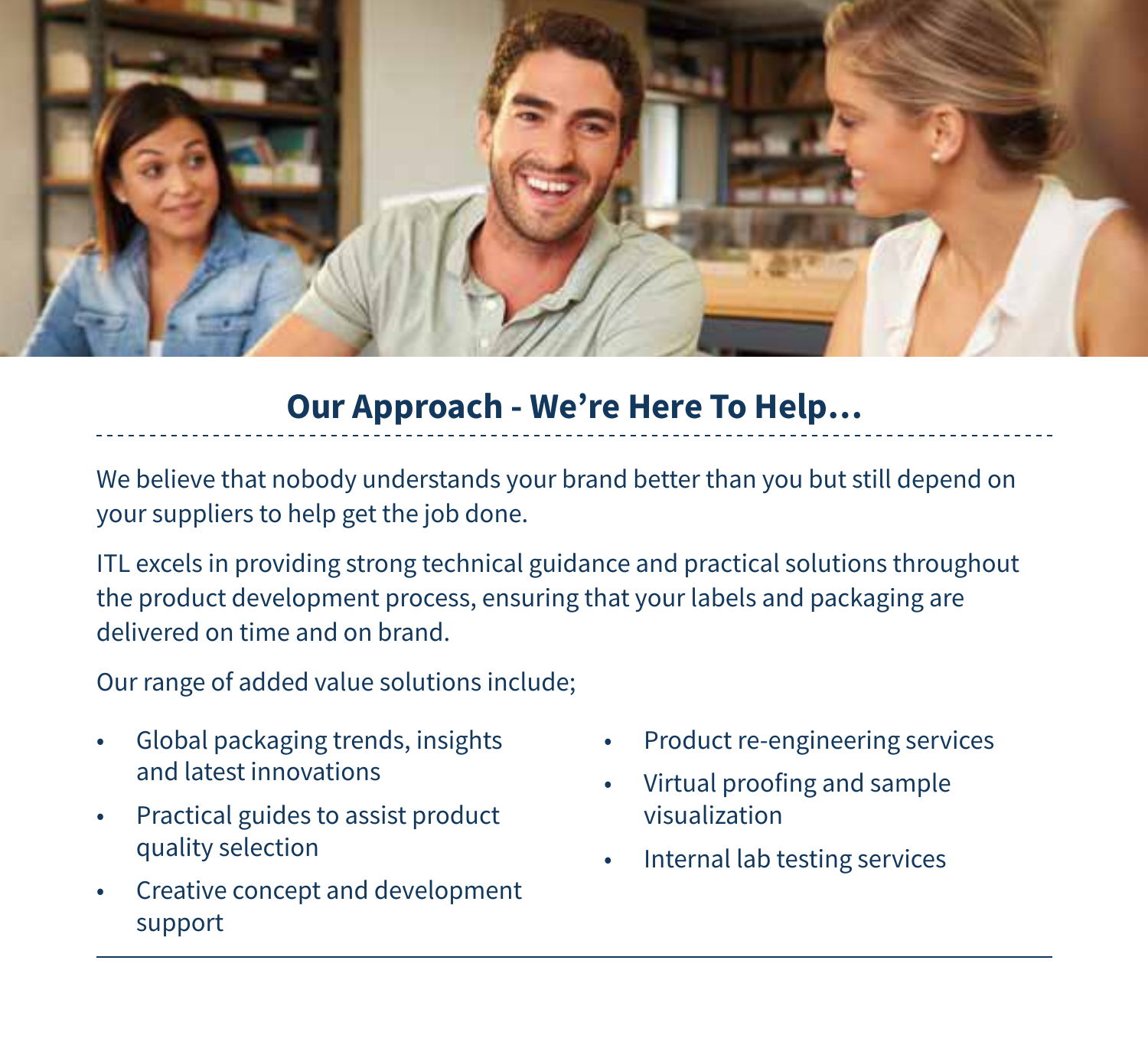## **Trends & Insights**

Here at ITL we are passionate about those little things and the difference they can make to your brand. Let our trend and innovation site in-the-details.com inspire you with images of the latest garment marketing trends from some of the biggest and fastest emerging brands around the world.

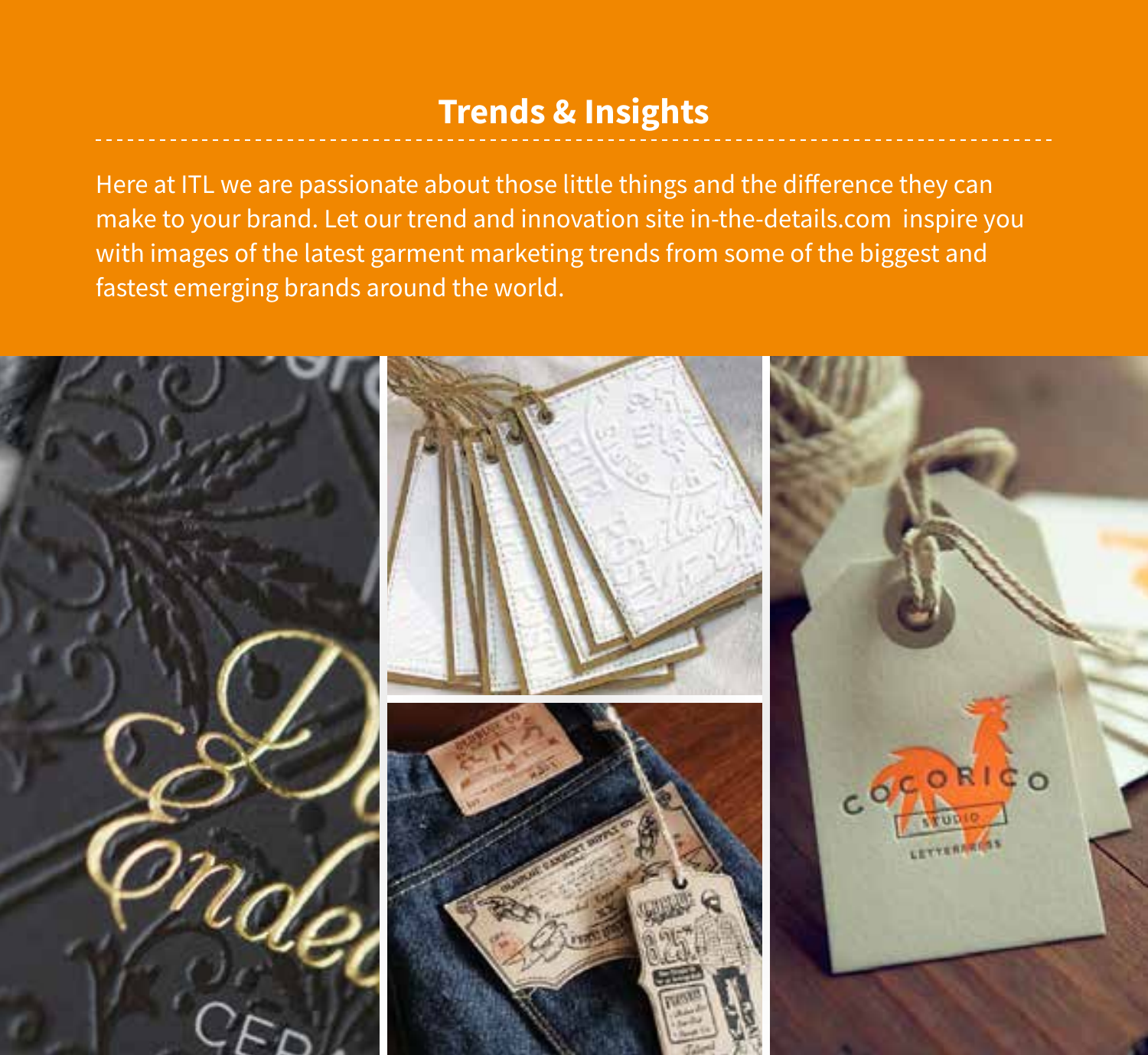# **intelligen™**

**intelligen™** brings together our global team of trusted advisors to focus on Performance, Cost Efficiency, and Environmental Impact, ensuring that your apparel branding and packaging is globally scalable and integrated within your current design process. Intelligen strives to save in cost, material waste, and production hours resulting in greater value and faster lead times. Be it existing or developing product lines our technical experts are here to help.

**enhanced performance**



### **cost efficiency**

**reduced environmental impact**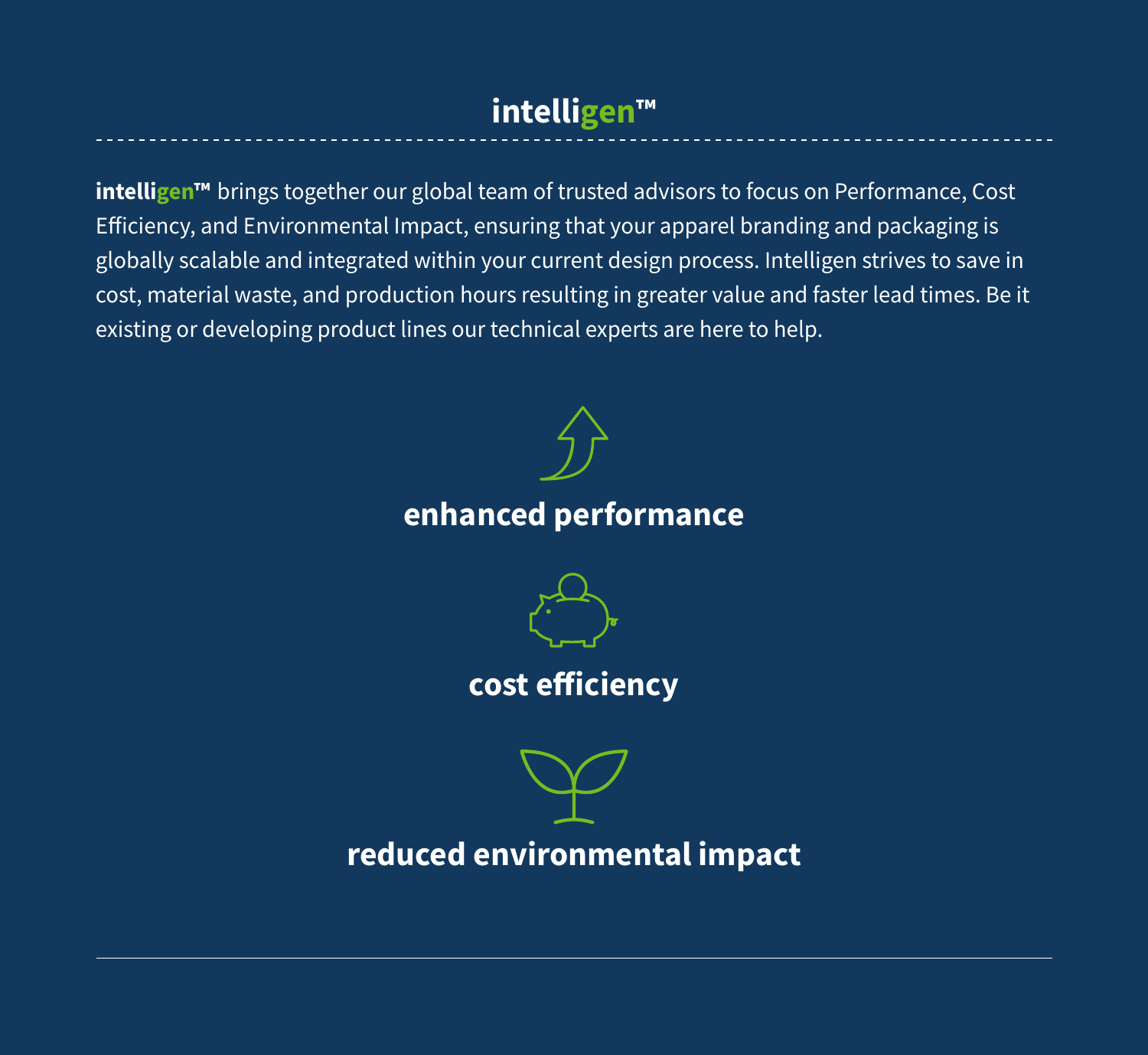## **Brand Protection**

According to recent studies, counterfeit goods now account for 10% of all global trade and in addition to lost revenue, are also responsible for the loss of 2.5 million jobs worldwide.

ITL can support brands to protect their products with a broad range of anti-counterfeit solutions including holograms, track and trace, security inks and yarns and a brand new DNA product that provides the ultimate proof of authenticity.

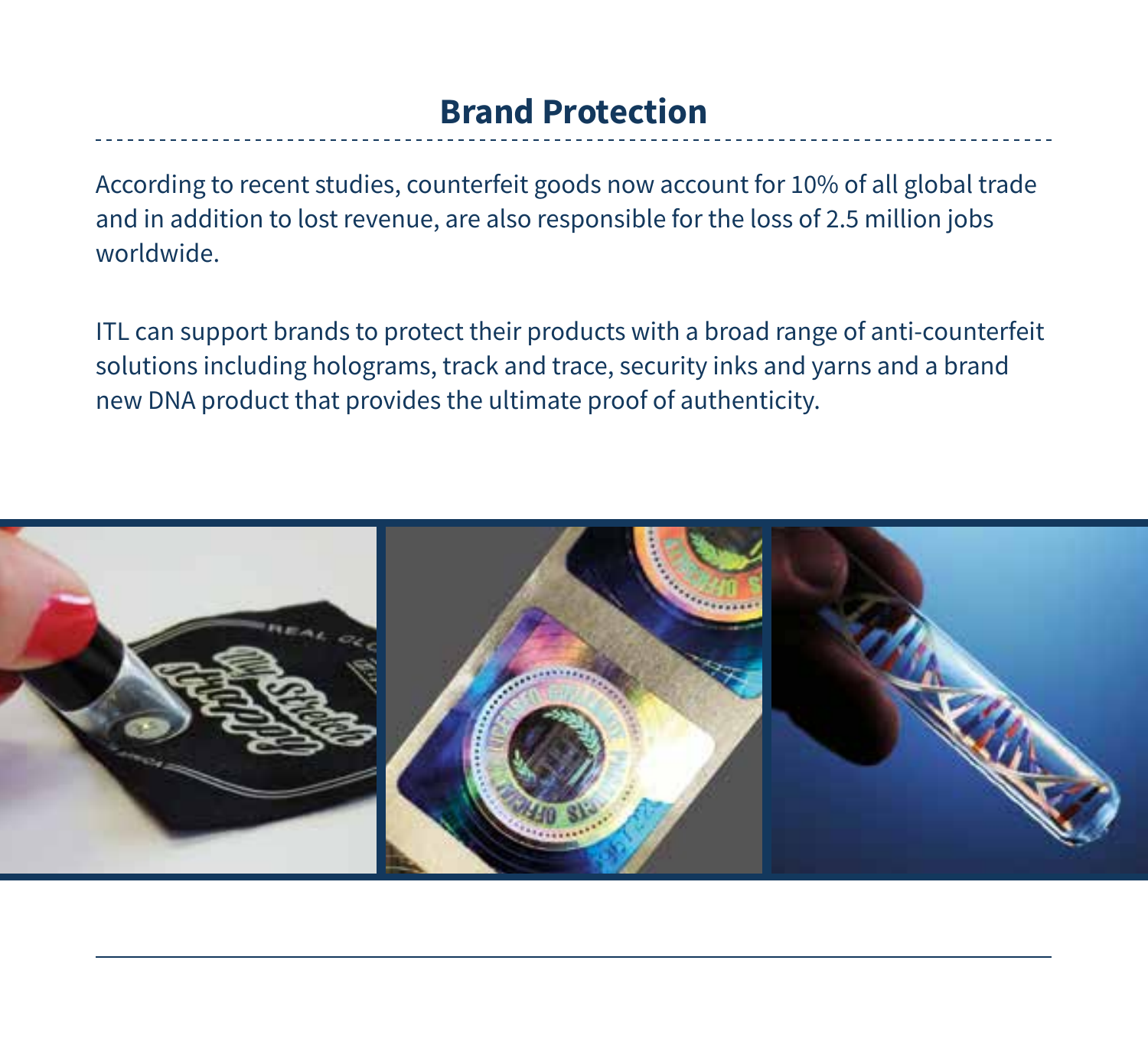# LabelVantage™



Managing complex global labeling programs requires a reliable supply chain platform.

ITL's LabelVantage™ online ordering system integrates seamlessly with your existing ERP and hosts your critical data for call off and accurate printing in all of our global sites.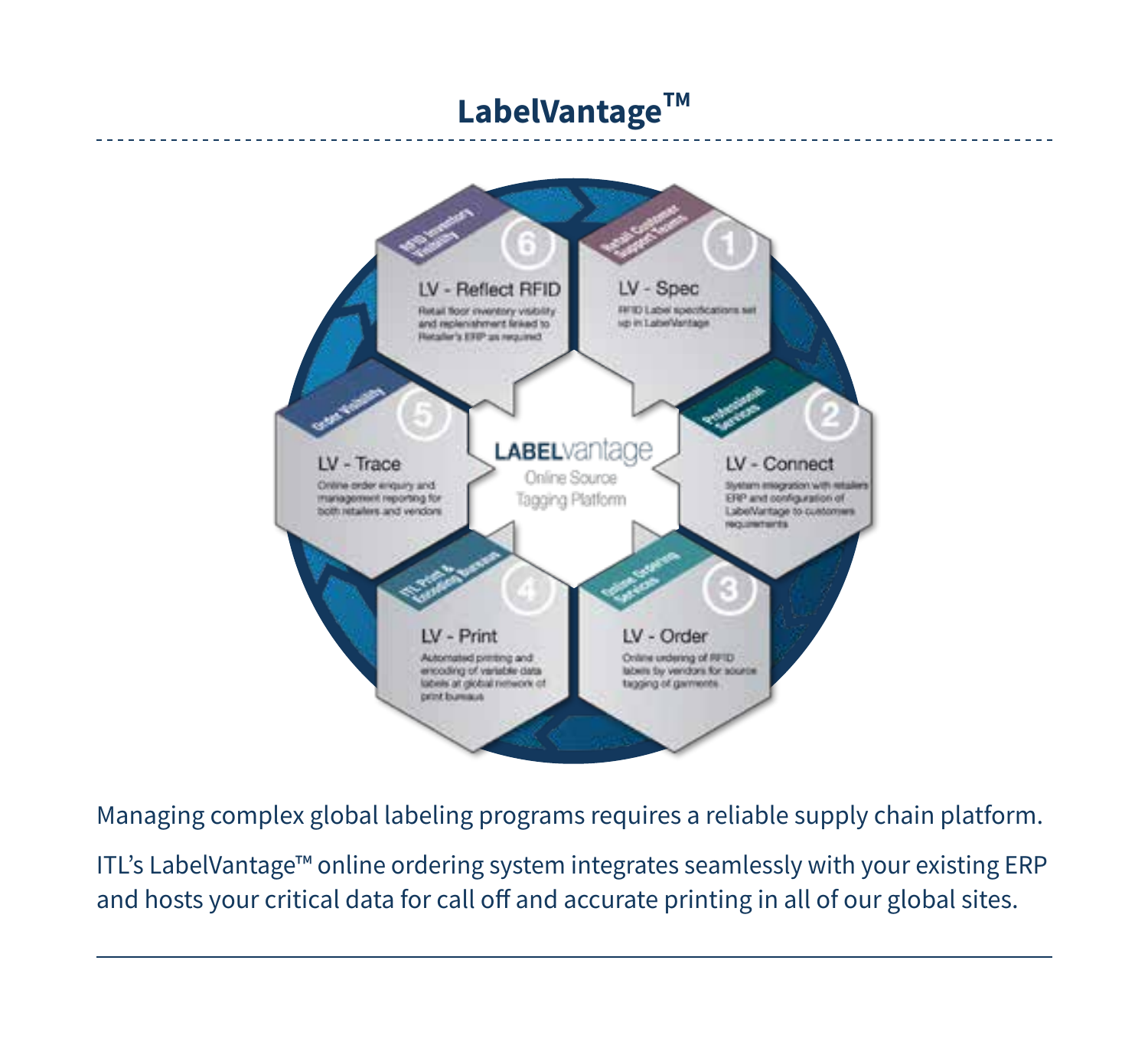

### **Integrated RFID Solutions**

With the emergence of omni-channel and increased demand for instant fulfillment, RFID integration has become an essential component in ensuring a retailer has the right items for sale, whenever and wherever they are wanted.

ITL has a number of complimentary services to support your RFID journey, all of which can be bundled together to provide a complete end-to-end solution.

- A full range of standard and customized inlays
- Global print and encoding bureaus
- Reflect RFID our scalable software system
- A wide range of hardware solutions
- ROI/Business case planning
- Professional Integration and future proofing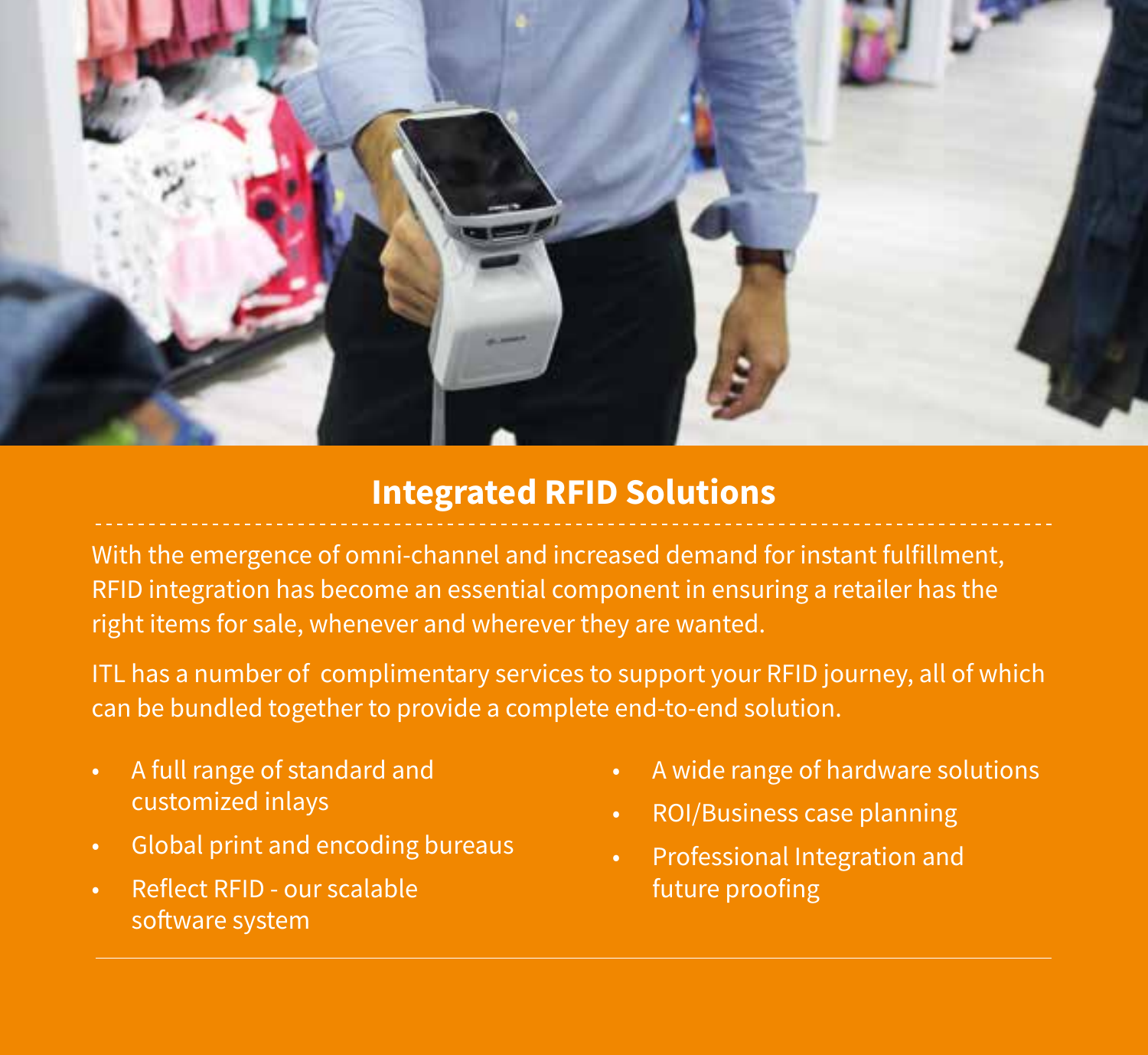

# **Environmental Responsibility**

We are committed to minimizing our impact on the environment including the responsible disposal of waste, efficient use of natural resources and the reduction of raw material wastage in our production processes.

In addition to this, we are actively engaged in introducing more sustainable solutions to our customers including availability of a wider range of recycled raw materials, proactive elimination of hazardous finishing processes and continued engagement on value-engineering projects through **intelligen™**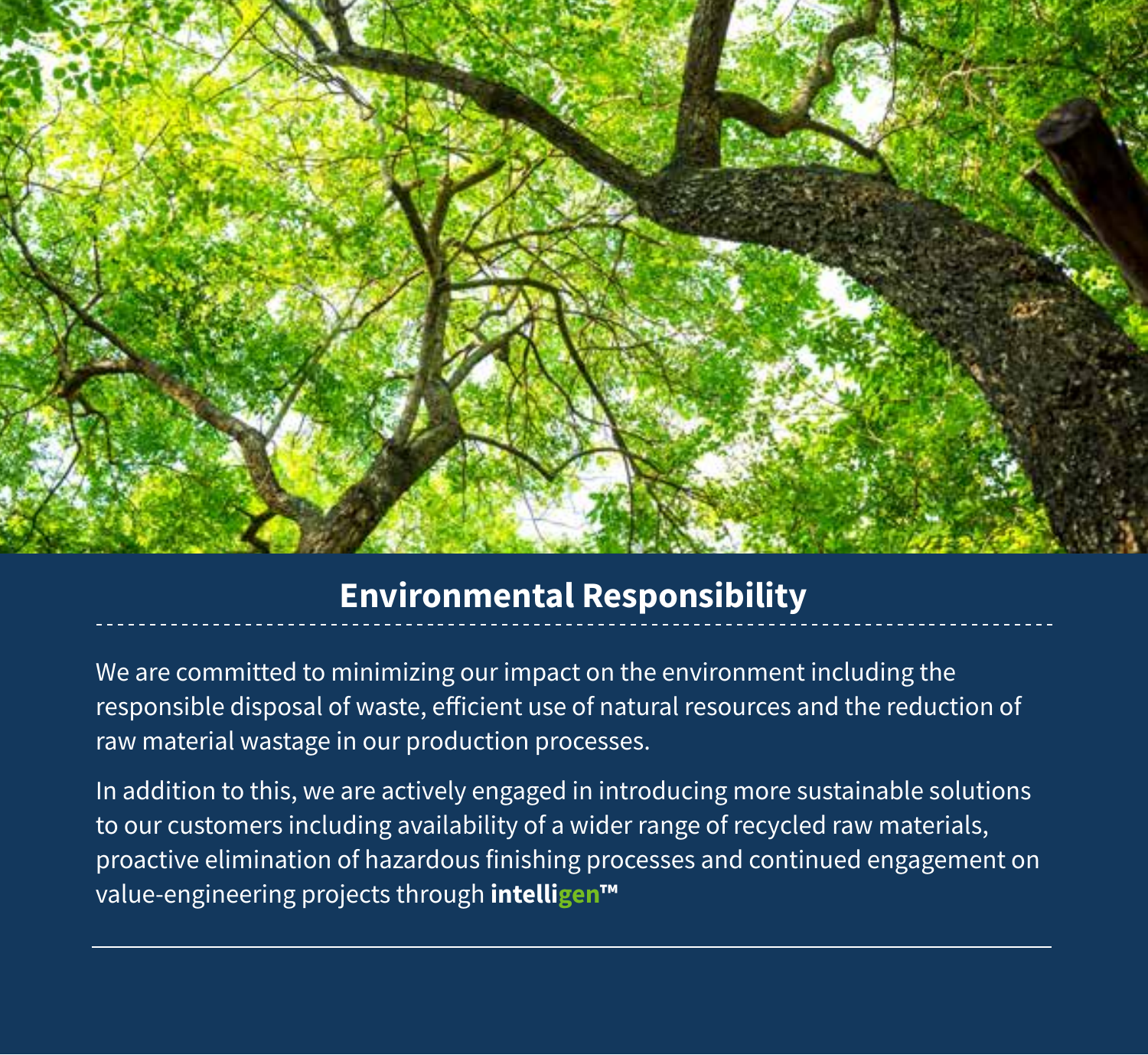# **Established Track Record**

With over 40 years of experience, we know what it takes to meet the needs of our customers. We've seen many changes over this period but have continued to evolve with a strong emphasis on service and partnership.

We are proud to work with some of the best known brands, retailers and manufacturers in the world and are committed to supporting their needs and helping them react to the next challenge.